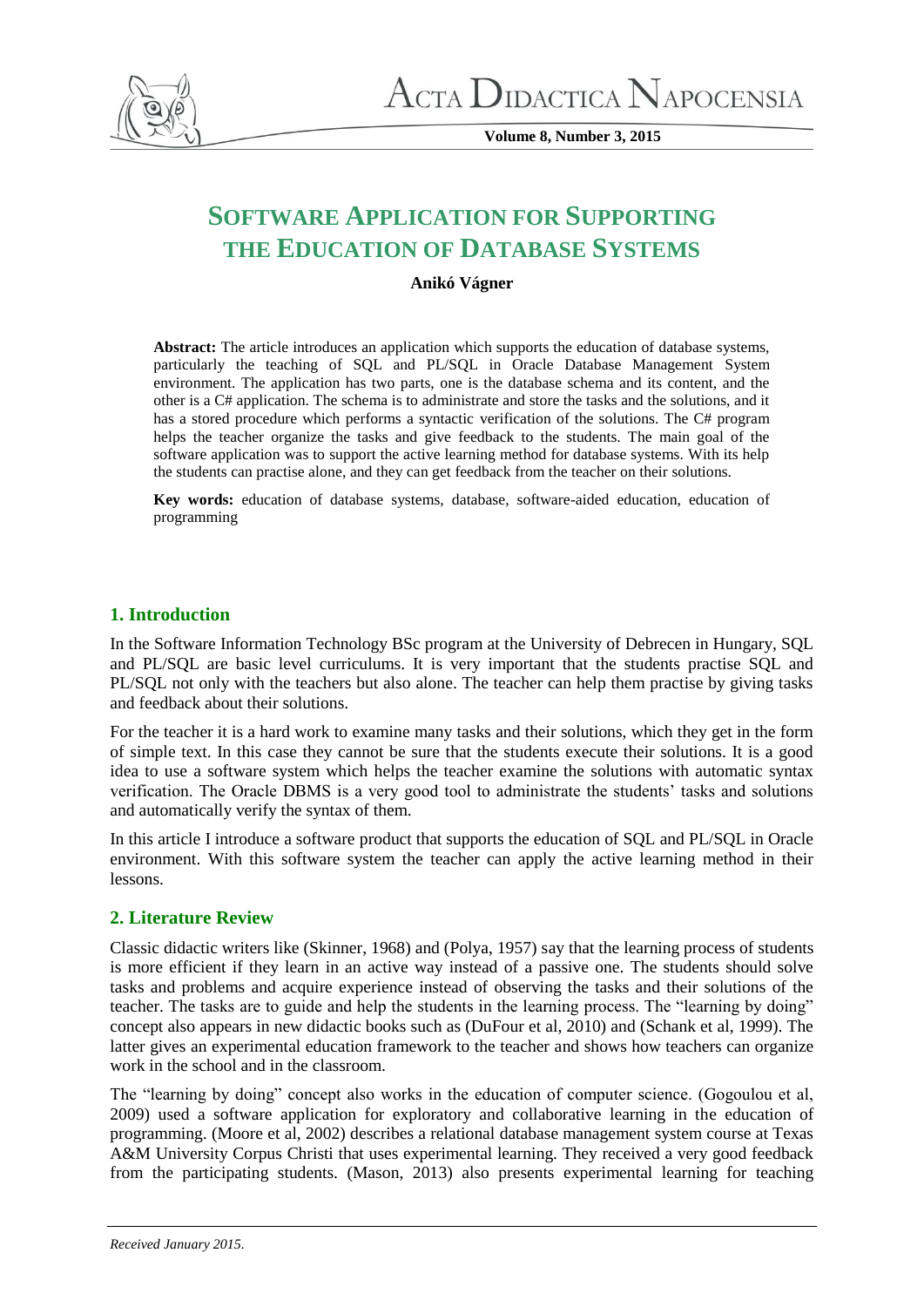database administration and software development at Regis University. His students indicated that the course was a successful experience that helps them fine-tune their technical skills and develop new soft skills.

In the area of database systems (Ramakrishna, 2000) describes an experimental education survey in undergraduate education. His results show that his students prefer the experimental learning over the traditional tutorials.

There are applications which help the teacher verify the solutions of the tasks like the evaluating tool of (Kósa et al, 2005). Their application can examine C, Pascal, C++, and Java programs in such a way that the application executes the solutions for a lot of test cases, and if the result is the same as the predetermined output, the solution is correct. They don't check the program code itself, only the result. I cannot use this method, because an SQL or PL/SQL code results in changes in the database.

## **3. The software system**

The first goal of the software system is to administrate the tasks given to the students and the solutions made by them. The second is to check whether the syntax of an uploaded solution is correct or not.

The administration helps both the teacher and the students to follow to performance of the students. The second goal helps the teacher to give feedback. It's not easy to find syntax errors in the program code without execution. The system throws an exception when a solution with incorrect syntax is uploaded. The teacher can set deadlines for the tasks with the application, which can also enforce these deadlines.

#### **3.1. The database objects of the software system**

The students have to use a database management system because they learn database management. So, it is obvious that the administration of the tasks and their solutions is done in the same database. The students find the tasks in the database which they can use to practise, upload their solutions and get the feedback for their solutions from the same database.

Additionally, storing the tasks and the solutions in a database has another advantage: the students are forced to use the database. This is the main goal of the courses. The students write a SELECT statement when they search for the new tasks and their deadline in the database and then execute a stored procedure when they upload a solution. The procedure sometimes throws an exception, which the student has to understand and correct the mistake. So, the students practise how to use the database.

To administrate the tasks, its deadlines, and the solutions of the students, schema objects are created in the database.

### **3.1.1. Schemas**

Every student gets their own database account. A schema belongs to each database account. In this schema a student can do everything that he or she wants. (Of course the database administrator gives privileges to students, but not all the privileges. So they can do everything for what they have privilege.) In this schema the students can explore how they can use the database tools, statements, etc. The students can use their own schemas not only at the university but also at home.

The tables which have to be used by the students when they solve the tasks are stored in one or more schemas. The tables are ready for selecting since they were previously populated. The students execute their solutions (as program codes) on these tables. The students have only read privilege on these schemas. If they want to update or delete the contents of the tables in these schemas as a part of the task, they have to make a copy of the required tables in their own schema.

In the database there is a schema named ADBMS for the description of the tasks to be solved and their solutions. When the structure of objects in this schema was designed, it had to be taken into consideration that the students attend the course in more than one section in a semester. Basically the schedules of the sections can be the same, but in one section there can be more lessons than in the other in each semester because of the public holidays. Thus the structure of the database tables in the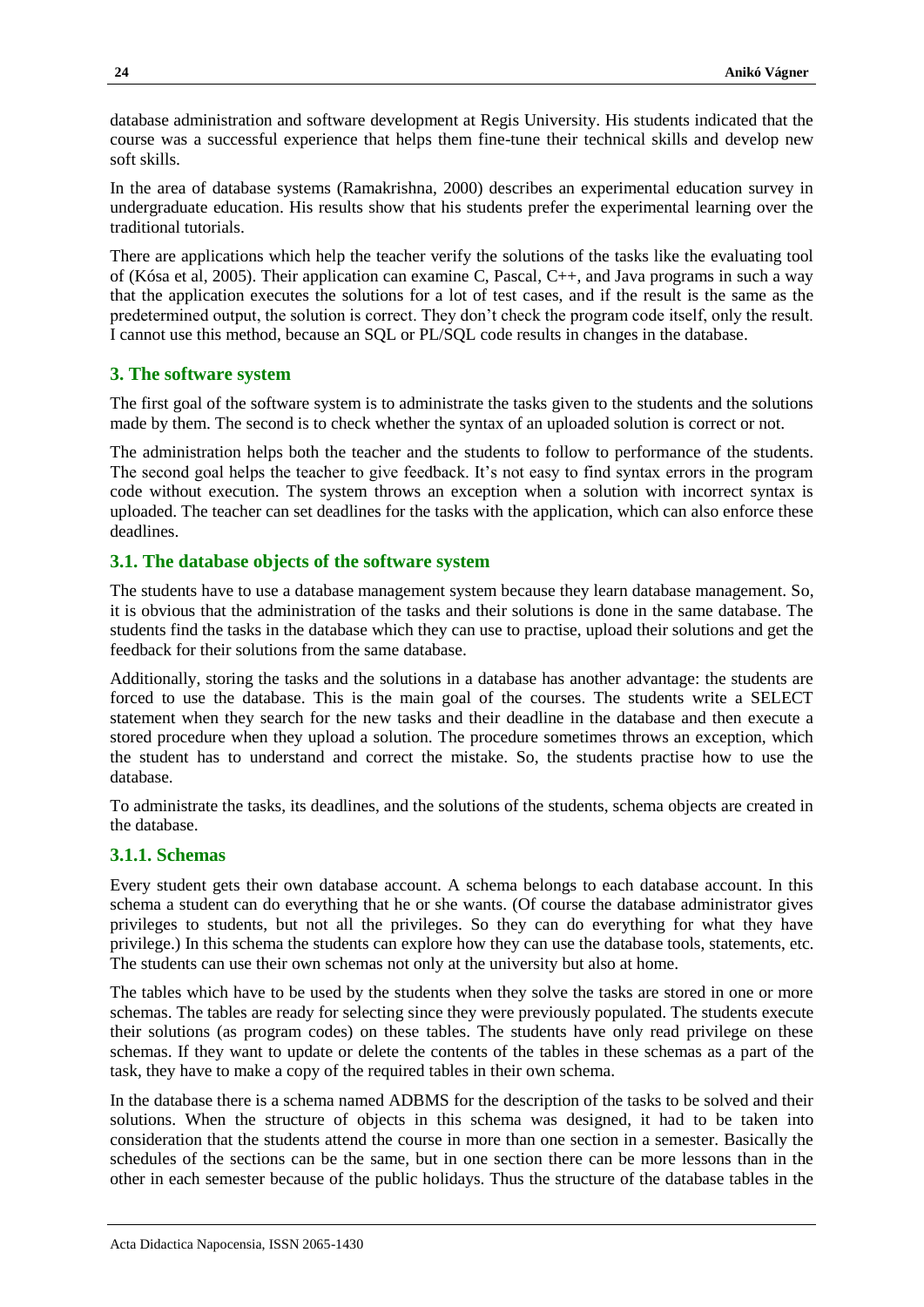ADBMS schema have to give the opportunity to create groups of students for each section in a semester and to assign the tasks separately for each group. It is worth dividing the tasks into groups. This way the tasks given for each lesson can easily be queried from the database. The students in each section get the same deadline for uploading the accepted solution for each task in a group.

Figure 1 shows the tables of the ADBMS schema and the relationships among them.



**Figure 1.** *Tables of the ADBMS schema*

Each student can only read data from the ADBMS schema which belongs to them. This means that each student gets privilege for selecting two views in the schema: MYTASKS and MYSOLUTIONS. The result of selecting the MYTASKS view gives the tasks (the number and the description of the task and the deadline) which the student has to solve. This is a subset of the rows in the TASKS table. The students can check their uploaded solutions in the MYSOLUTIONS view. The view contains not only the accepted solutions but all the solutions they uploaded. The students can check in this view whether their solution of each task is accepted, has to be corrected, or is waiting for examination. In the view there is a comment column. The teacher can write comments into this column about the reason why they did not accept the solution. Based on this comment, the student has to correct it.

Students upload their solutions into the database by executing the UPLOAD\_SOLUTION procedure of the ADBMS schema. The students have got execution privilege for this procedure. The procedure has two parameters: the first is the number of the task which the solution belongs to; the second is the solution as source code. The UPLOAD SOLUTION procedure checks the deadline and throws an exception if the deadline of the task has expired. Of course the teacher can modify the deadline for the task.

# **3.1.2. Syntactic verification of the solutions**

The UPLOAD\_SOLUTION procedure performs the syntactic verification. The students often make a mistake in the program code and may be too lazy to execute their solutions. Without syntactic verification it can happen that a solution is accepted by the teacher, but it contains syntax errors.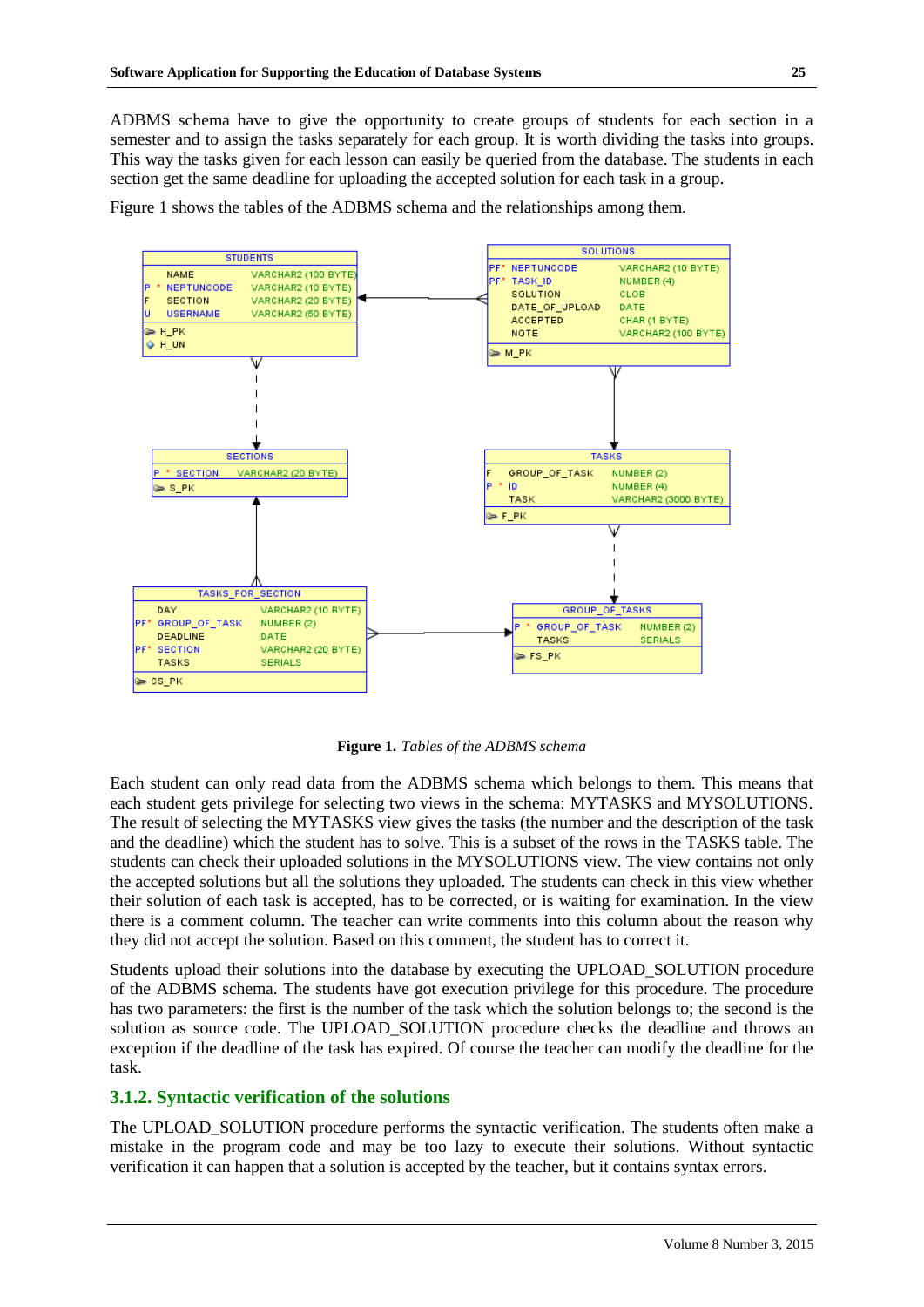The database management system can perform the syntactic verification automatically. The solution which the student wants to upload is executed by the UPLOAD\_SOLUTION procedure in the schema of the student. The procedure throws an exception if the program code cannot be executed, and in that case the solution will not be uploaded. The students are obliged to correct the syntax errors in their work.

The Oracle PL/SQL has a very good tool named native dynamic SQL, which I used to realize syntactic verification. The native dynamic SQL can execute one SQL statement without semicolon at the end or one PL/SQL unit.

In a solution the students can upload more than one statement or PL/SQL unit. It doesn't matter whether each of them is SQL or PL/SQL code, however at the end of the SQL code the students cannot use semicolon. Every statement or PL/SQL code has to be closed with a "/" sign. The UPLOAD\_SOLUTION procedure splits the uploaded solutions into SQL statements and PL/SQL units based on the "/" sign. Then it executes the parts of the solutions one after the other in the schema of the student who executed the UPLOAD\_SOLUTION procedure. If one of them throws an exception, the others will not be executed. This also means that the whole solution is wrong, so it will not be uploaded to the ADBMS schema.

The students have to make sure that the statements work in their schema. Let's see an example. If a student wants to upload a CREATE TABLE solution, and the name exists in their schema, the uploading of the CREATE TABLE statement will give error despite the fact that the statement is correct. So the student has to drop the table first or has to choose another table name.

Moreover the student may clean their schema because the UPLOAD SOLUTION procedure, which executed their codes in their schema, can make a lot of schema objects, like tables, views, procedures, etc.

## **3.2. The C# program**

It is not enough to verify whether the program code has syntactic errors or not. The semantic mistakes also have to be verified. However this cannot be automatically done by the database management system. The teacher verifies the semantic correctness. If the teacher works in the database management system, this job is not easy. A C# program has been written to support the teacher's work. It can help with many tasks of the teacher.

The first task with which the C# program can help the teacher is to administrate the students in the system. This means that the name and other data of the students have to be inserted into the appropriate table, and the groups have to be created for each section. The program has an import function, so the teacher can load the data into the table with a few clicks.

The next important task with which the C# program can help the teacher is to publish the descriptions of the tasks from week to week. The program has a window where the teacher can create groups for the tasks and another window where they can write the descriptions of the new tasks. In this window they can arrange the tasks into groups. Of course later the descriptions of the tasks can be modified because the teacher can also make a mistake in the text. A task can only be deleted until a student submits a solution for this task. The teacher has to give a deadline for each group of tasks. Later the teacher can modify the deadline if needed. The reasons of the modification can be unusual cases, for example, the database management system does not work, or a lesson finishes earlier for some reason, etc.

The main reason for developing the C# program is the next task of the teacher: they have to verify the solutions uploaded by the students.

The program can list the source code of the solutions. In the ADBMS schema there is a VERIFIER view, which selects not only the solutions but also the name and the section of the student who has uploaded the solution, the identifier of the task, and the identifier of the group of tasks. The view also shows for each solution whether the solution is accepted, refused, or the teacher has not yet dealt with it. The C# program uses this view to list the solutions. The program can filter the rows for these values. This list is very long at the end of the semester, so filtering is very important for the teacher.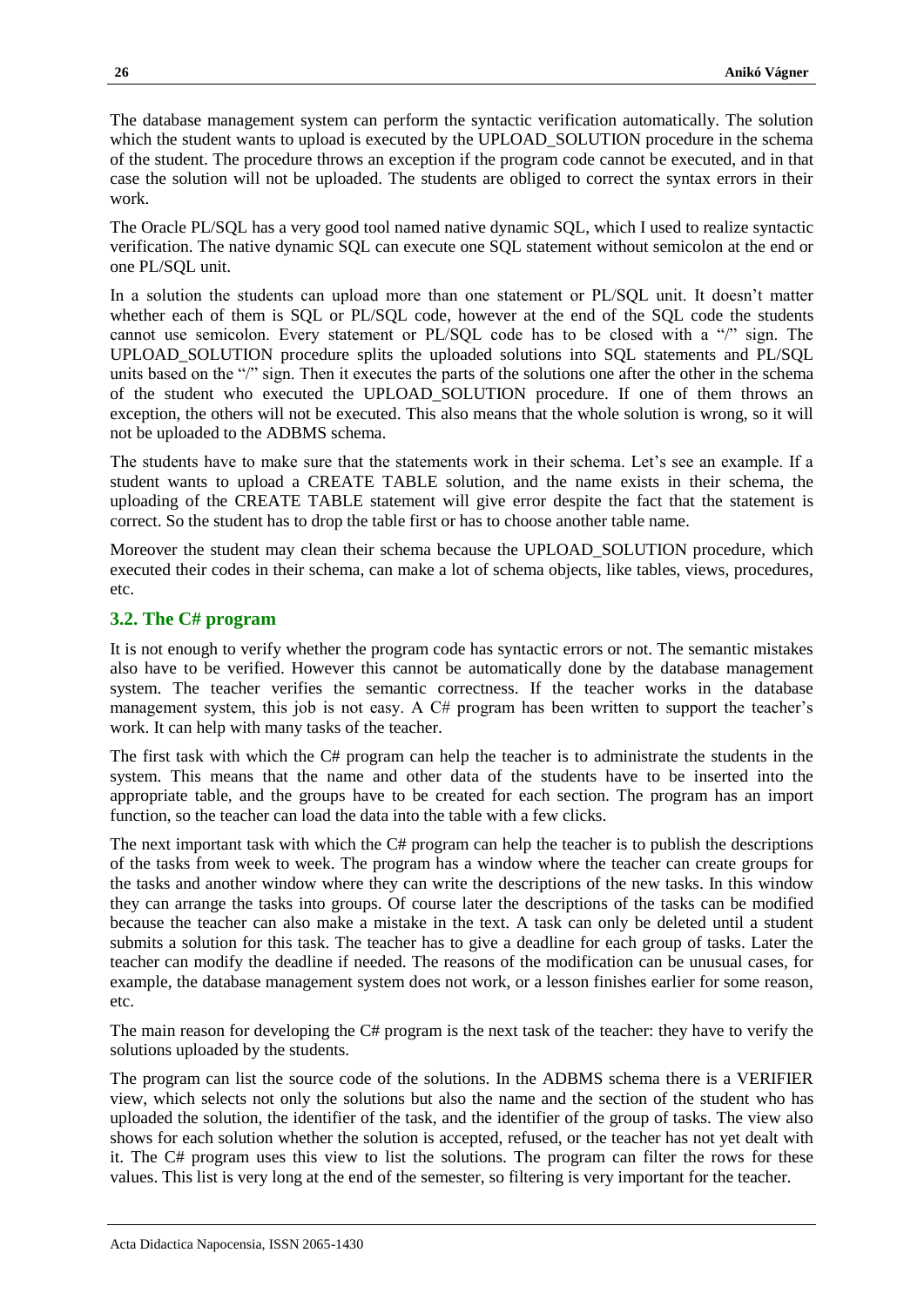When a teacher selects a solution from the previous list, the program shows the teacher the source code of the solution, the description of the task, and the name of the student in another window. This window can be easily read by the teacher. The teacher can set in this window whether he accepts or refuses the solution and can write a comment on the solution. The semantic verification of the solution uploaded by the student is done by the teacher with the help of this window.

In the ADBMS schema there are other views to assist the work of the teacher. The program can list and filter the content of the views. One of them lists the students who have not uploaded solutions for the given tasks and the identifier of the tasks and task groups. Another view lists the name of the students and shows how many per cent of the tasks each student has solved. The third view helps the teacher to examine how many per cent of the published tasks in each group of tasks are not solved by each student. With these three views the teacher can exactly follow the performance of the students.

#### **4. Conclusion**

I have used the software system in the teaching of PL/SQL in the course name Advanced DBMS 1 in the Software Information Technology BSc program at the University of Debrecen. (Vágner, 2014) made a survey about the active learning method which uses this software system. She find that the active learning method forces the students to work with the database management system independently; moreover, the teacher can give personalized support for the learning of the students. The results of her voluntary survey demonstrate that the students like the active learning method. The software system worked well, and I, as a teacher, liked the C# program. In the future, I plan to test the software system in the practice of Database Systems course with active learning method.

#### **References**

- DuFour, R., DuFour, R., Eaker, R., Many, T. (2010). *Learning by Doing: A Handbook for Professional Communities at Work*, United States of America: Solution Tree Press
- Gogoulou, A., Gouli, E. & Grigoriadou, M. (2009). Teaching programming with ECLiP didactical approach, *International Conference on Cognition and Exploratory Learning in Digital Age*. 204– 211.
- Kósa, M., Pánovics, J., Gunda, L. (2005). An Evaluating Tool for Programming Contests. *Teaching Mathematics and Computer*, 3/1 103–119.
- Mason, R. T. (2013). A Database Practicum for Teaching Database Administration and Software Development at Regis University, *Journal of Information Technology Education: Innovations in Practice*, 12, 159–168.
- Moore, M., Binkerd, C. & Fant, S. (2002). Teaching web-based database application development: an inexpensive approach, *United States of America: Journal of Computing Sciences in Colleges*, 58– 63.
- Polya, G. (1957): *How to solve it*, United States of America: Princeton University Press
- Ramakrishna, M. V. (2000). A Learning by Doing Model for Teaching Advanced Databases. *Proceedings of the Australasian conference on Computing education,* 203–207.
- Schank, R. G., Berman T.R. & Macpherson, K. A. (1999). Learning by Doing, *Instructional Design Theories and Models*, United States of America: Lawrence Erlbaum Associates 161–182.
- Skinner, B. F. (1968):*The technology of teaching*, New York: Meredith Corporation
- Vágner, A. (2014) Let's Learn Database Programming in an Active Way*, Teaching Mathematics and Computer* 12/2, 213–228